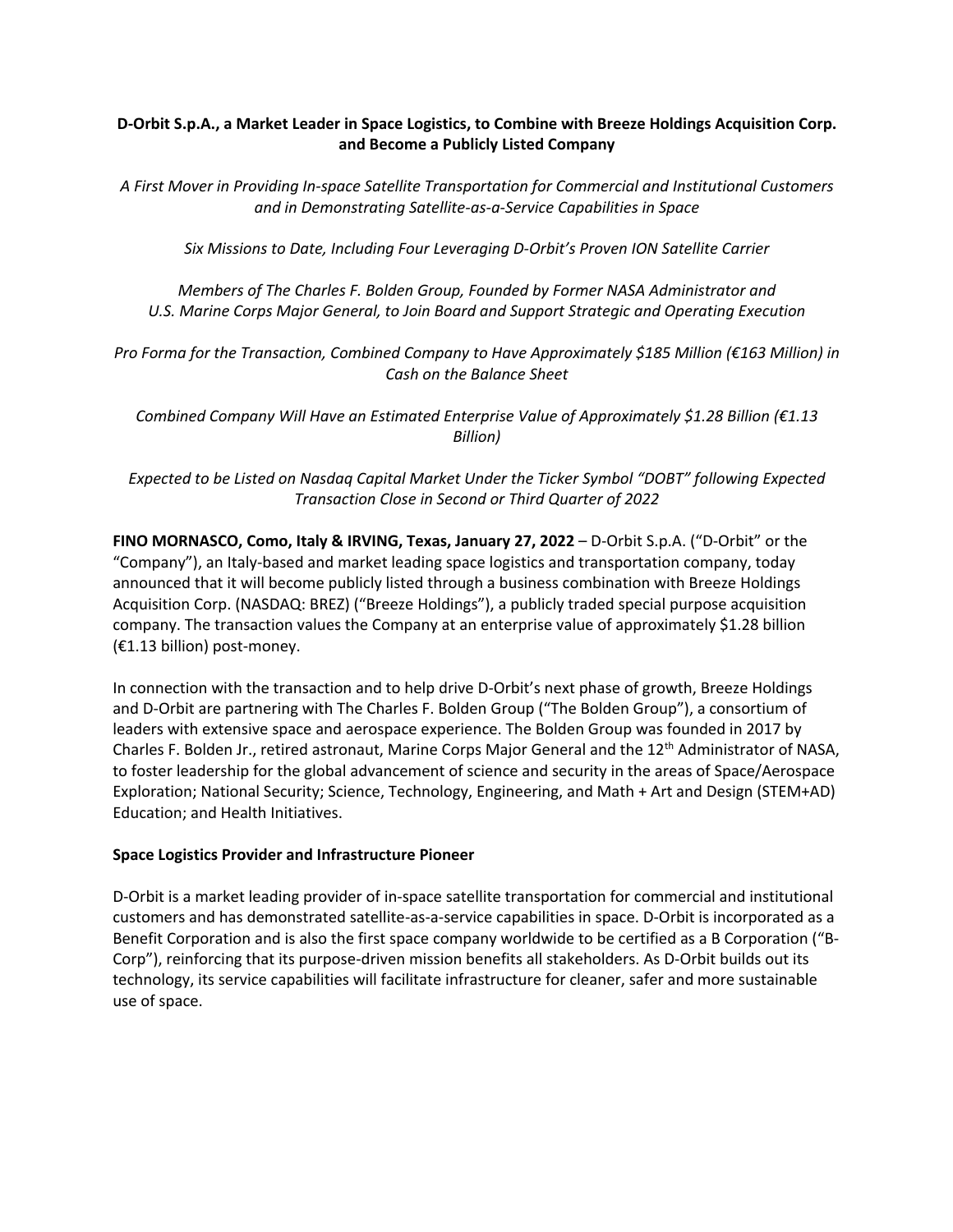The Company has designed a flexible, cost-effective in-orbit satellite delivery solution, the **ION Satellite Carrier** (ION) that:

- **Positions satellites in-orbit faster**, which can substantially reduce the time from launch to revenue generation for customers.
- **Deploys multiple satellite constellations in multiple orbits within a single mission**, which can significantly reduce the cost of overall constellation deployment.
- **Enables customer satellites to ride on the first available launcher,** resulting in a faster way to space.
- **Reduces the need for spare satellites** through faster constellation replenishment.
- **Lowers manufacturing costs** as it aggregates multiple payloads, which enables fewer launches, reducing overall propulsion costs.
- **Enables customers to optimize satellite constellations** transporting their satellites into orbital positions not reachable today with standard rideshare launches.

Following its initial deployment, each ION joins a growing fleet of multi-purpose ION spacecraft to enable a variety of high–margin secondary missions, including in-orbit validation and demonstration capabilities, integrated satellite services, satellites for rent and provides the space cloud computing infrastructure.

D-Orbit is also developing additional capabilities, including those designed to support the emerging market for cloud edge computing. In October 2021, D-Orbit successfully completed a first orbital testing of its space cloud infrastructure designed to provide distributed high-performance data analytics computing and storage capabilities. The Company believes development of multiple iterations of the system will enable future ION Satellite Carriers to deliver in-orbit cloud based artificial intelligence computing services.

Following the closing of the transaction, D-Orbit will continue to be led by its founders Luca Rossettini, Ph.D., Chief Executive Officer and Renato Panesi, Ph.D., Chief Commercial Officer. The Company has an experienced management team, with several key executives having worked at multinational space, satellite and launch integrator companies. In addition, D-Orbit benefits from a deep bench of talent, including engineers and Ph.D. experts in fields such as propulsion, flight software, electronics, telecommunications, mechanics and other related industries.

In connection with the transaction and the partnership between The Bolden Group and Breeze Holdings, A. Ché Bolden, President and CEO of The Bolden Group and Renee Wynn, former NASA Chief Information Officer are anticipated to be on the Board of Directors of the publicly traded company.

## **Management Comments**

"D-Orbit was founded with the mission to enable expansion in space and fuel the new space economy, and the transaction we are announcing today is an important step forward toward our goals," said Dr. Luca Rossettini, CEO of D-Orbit. "We have made tremendous progress developing and proving our unique ION technology, as well as building a dedicated customer base to which we have provided lastmile satellite delivery and advanced infrastructure services for more than eight years. Today, we deliver complete end-to-end services, guarantee satellite deployment in requested orbits and reduce our customers' time from launch to revenue generation. As the space economy continues to evolve, we are well positioned to capture growth opportunities by providing next-generation in-orbit services across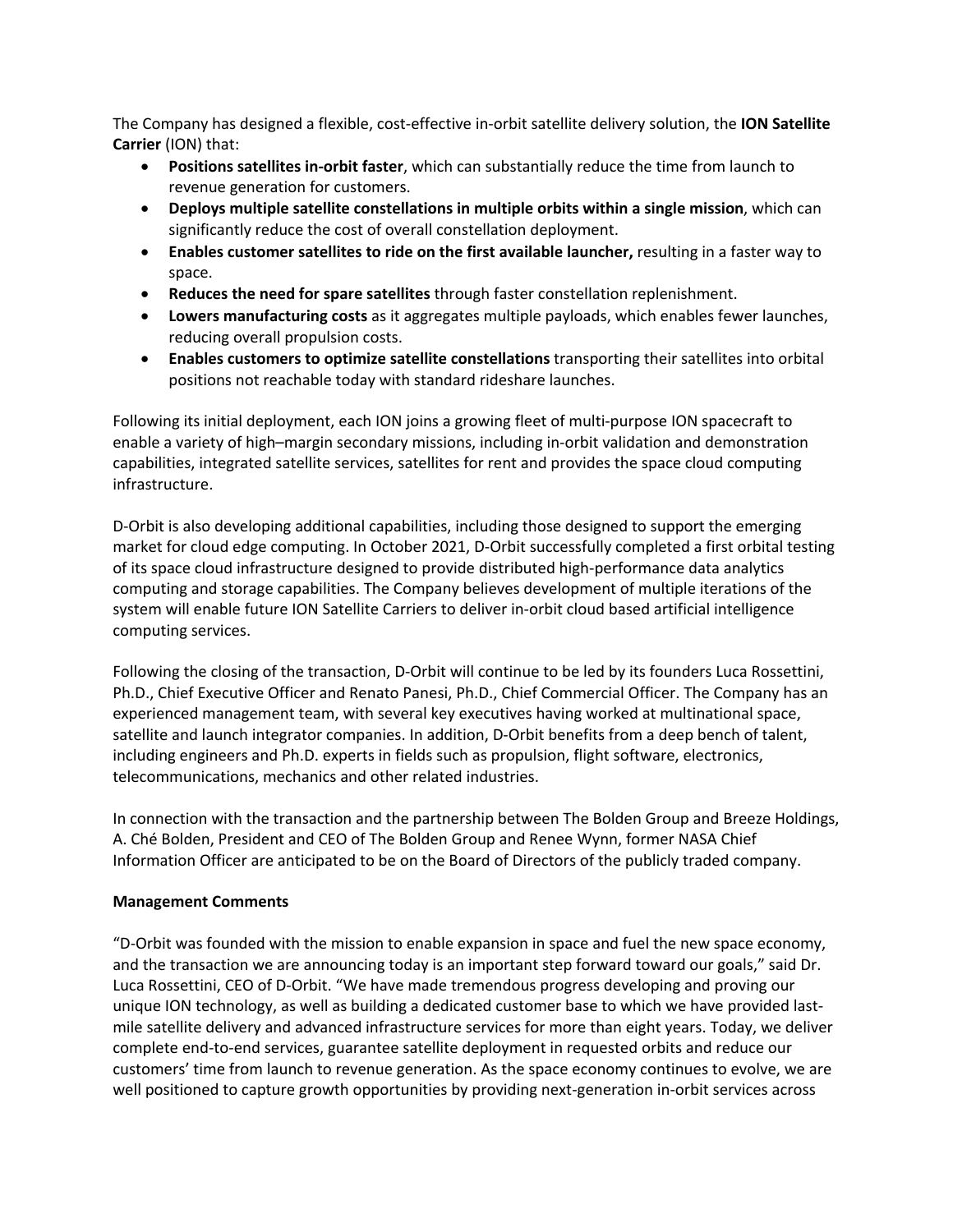the entire satellite lifecycle and beyond."

Dr. Rossettini continued, "Partnering with Breeze and The Bolden Group provides us financial resources and experienced partners to help us as we accelerate investments in new solutions and provide highmargin service and support to the exponentially growing constellations of satellites. I look forward to working closely with the Breeze Holdings and The Bolden Group teams as we execute our strategic objectives, scale our business to new heights and create value for our customers and, once we are public, our shareholders."

"As we take this important next step in D-Orbit's growth journey, we are encouraged by the strong momentum we are seeing across the business, as evidenced by our recently launched fourth mission leveraging our proven ION Satellite Carrier," said Dr. Renato Panesi, CCO of D-Orbit. "We are executing clear growth strategies and are seeing strong bookings across our 2022 missions. As we chart the course for D-Orbit's next phase, we remain focused on expanding our services and capabilities for our customers and enhancing value for all D-Orbit stakeholders."

"This is an exciting day for Breeze and our shareholders, and we could not be more pleased to announce the signing of our business combination agreement with D-Orbit, a company that is providing the infrastructure for the new space economy," said J. Douglas Ramsey, Ph.D., Chairman and CEO of Breeze Holdings. "We evaluated a number of potential companies to merge with and determined that D-Orbit checked all the boxes. It has unrivaled satellite deployment technology and is positioned at the forefront of a new category in space infrastructure that is poised to serve industries we know well, including oil and gas, and enabling products and services for the future. We believe D-Orbit has strong growth potential in a compelling market and are excited about how its technology will support a sustainable future for space infrastructure. We look forward to partnering with Luca and the D-Orbit team, as well as The Bolden Group, to support the execution of the Company's strategic priorities and deliver shareholder value."

"At The Charles F. Bolden Group, we are committed to cultivating and transforming leadership for the new space economy, and D-Orbit is the prototype leader for the future. Their emerging technologies and solutions align with our vision for the global advancement of science and security," said A. Ché Bolden, President and CEO of The Bolden Group. "With its proven space transportation offering, in-orbit services, B-Corp certification and differentiated in-house technologies, D-Orbit can play a key role in facilitating satellite deployment today and capturing opportunities in the future as demand increases for in-orbit services. We look forward to working closely with Luca and the D-Orbit team to take this business to astronomical levels of growth."

# **Positioned to Drive Growth and Value Creation**

- **Capturing Growth Opportunities as the Space Economy Evolves:** With its innovative technologies and proven products and services, D-Orbit is positioned to be a leader in the rapidly growing space industry today and in the future.
	- o **Near-term: Growing in an expanding market: delivering last-mile delivery solutions for satellites and advanced infrastructure services.** The space economy has enormous potential with the market expected to grow to \$1.4 trillion<sup>1</sup> by 2030 with more than 65,000 satellites planned to be launched over the next ten years. These satellites are

<sup>1</sup> Source: "The Commercial Space Race: Some things change, others stay the same", Bank of America, 2020.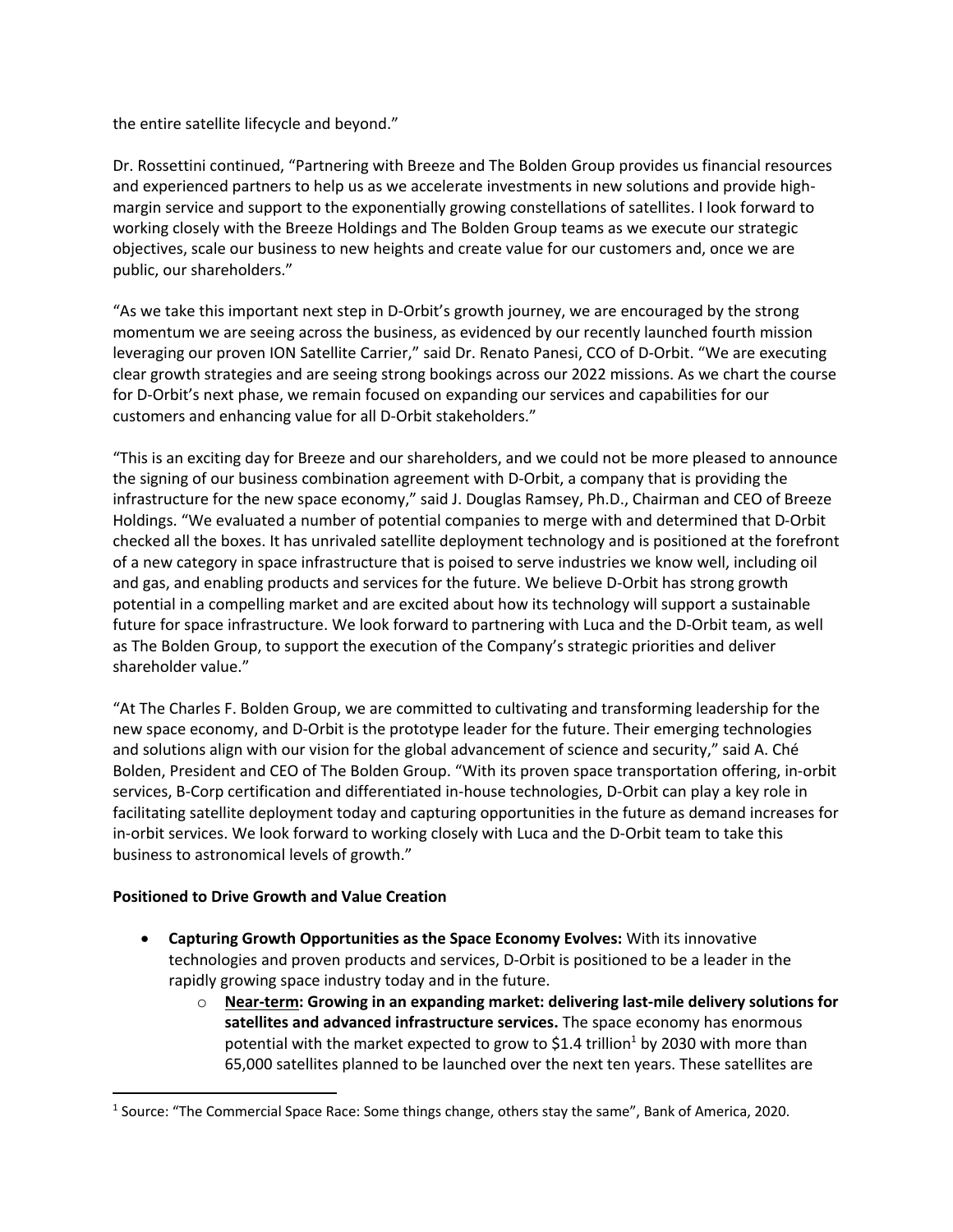being used to enable multiple growing sectors on Earth, including telecommunications expansion; climate change observation; agricultural enhancement; autonomous oil and gas exploration and monitoring; forest management; and autonomous driving. With D-Orbit's proven ION Satellite Carrier, the Company is slated to become a leading provider of last-mile delivery solutions and advanced infrastructure services for the rapidly growing new space economy.

- o **Mid-term: Well-positioned for the space economy's next evolution, in-orbit services.** With its existing technology, the scalability of the ION platform and advanced robotics, D-Orbit is also positioned to capture future opportunities in the expected next phase of the space economy, in-orbit services. The exponentially growing amount of satellite constellations and space debris is creating demand for D-Orbit's transportation, maintenance, active debris removal and end-of-life disposal services capabilities. With our technological advantages and strong commercial relationships, D-Orbit believes it is well positioned to become a commercial leader in the in-orbit servicing space.
- o **Long-term: Potential for broad applications in the space economy.** D-Orbit's ION technology and satellite platform provides a first-mover advantage for potential new markets and applications in space. These include orbital recycling technology that can create savings by recycling material already launched into orbit, as well as microgravityenabled manufacturing processes that can enable the production of lighter and bigger structures. Additionally, the extended capabilities of D-Orbit's fleet of cargo and servicing spacecraft have the potential to enable new transportation and logistics infrastructure, which will be essential for long-term sustainable space businesses practices and human settlement of space.
- **Proven Business Model with a Track Record of Successful Missions:** To date, D-Orbit has launched six missions, including four leveraging its ION Satellite Carrier over the last 15 months. The Company has two additional missions planned in the first half of 2022.
- **Strong Financial Outlook:** The Company's customer base is diverse across space segments and geographies, with a substantial mission backlog of \$21.5 million (€19 million), \$167 million (€147 million) of contracts in negotiation and a \$1.2 billion (€1.1 billion) pipeline. D-Orbit generated 2021 revenues of approximately \$3.4 million ( $\epsilon$ 3 million). It anticipates achieving free cash flow profitability and expects revenues of approximately \$453 million (€399 million) in 2024.

## **Transaction Overview**

Under the terms of the business combination agreement with Breeze Holdings, D-Orbit S.A., a newly formed joint stock company (*société anonyme*) governed by the laws of the Grand Duchy of Luxembourg ("Holdco"), will become the parent company of both D-Orbit and Breeze Holdings and will issue ordinary shares to the shareholders of D-Orbit and Breeze Holdings. Upon closing, Holdco's common stock is expected to trade on the Nasdaq Capital Market under the ticker symbol DOBT.

The transaction has been unanimously approved by the Boards of Directors of both D-Orbit and Breeze Holdings. It is expected to close in the second or third quarter of 2022, subject to the satisfaction of customary closing conditions, including certain governmental approvals and the approval of the shareholders of Breeze Holdings and the contribution of the D-Orbit shares by the D-Orbit shareholders.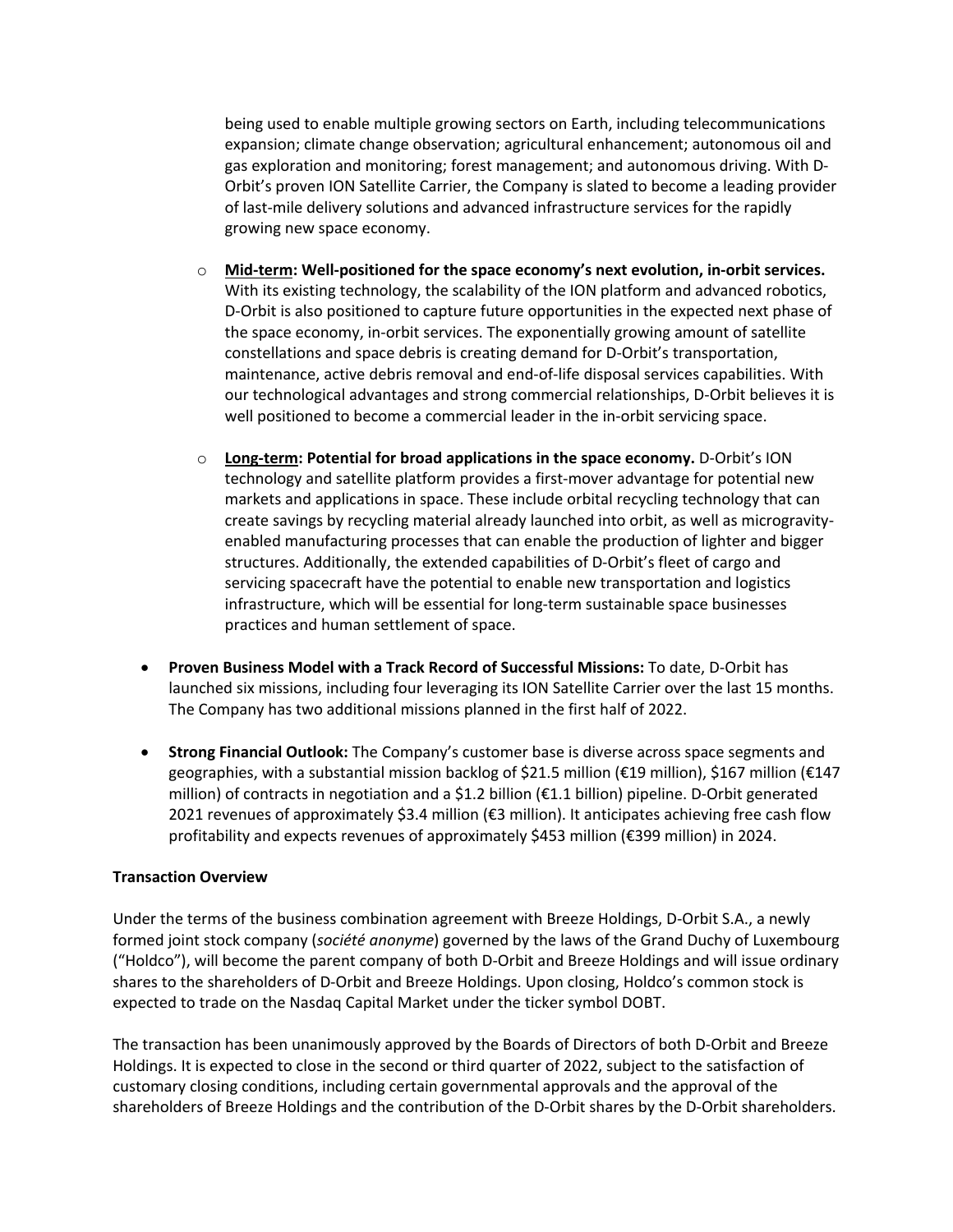The transaction is expected to deliver up to \$185 million (€163 million) in cash at closing, which includes a \$29 million (€25 million) binding convertible debt financing provided by ATW Partners. Additional information may be found in the Current Report on Form 8-K that was filed by Breeze Holdings today with the U.S. Securities and Exchange Commission.

D-Orbit intends to use the proceeds from the transaction to accelerate investments in its ION Satellite Carrier, Advanced Services and space cloud infrastructure capabilities and In-Orbit Servicing (IOS) solutions, build out its bench of talent to support the development of new technologies and drive expansion into new space segments.

## **Advisors**

J.P. Morgan Securities PLC is acting as financial advisor to D-Orbit. K&L Gates LLP is acting as legal advisor to D-Orbit in the U.S. and Italy, and Arendt & Medernach SA is acting as legal advisor to Holdco in Luxembourg. I-Bankers Securities, Inc. is acting as financial advisor to Breeze Holdings and acted as lead placement agent on the PIPE. Woolery & Co. PLLC and Schiff Hardin LLP are acting as legal advisors to Breeze Holdings.

#### **Conference Call Information**

D-Orbit and Breeze Holdings will host a joint investor conference call to discuss the transaction on January 27, 2022, at 8:00 AM ET. The conference call can be accessed by dialing (844) 200-6205 within the U.S. and (929) 526-1599 for all other locations and entering the passcode 462599.

A webcast of the conference call and associated presentation materials will be accessible on D-Orbit's investor relations page at www.dorbit.space/investors-relations. A replay will be available after completion of the conference call and can be accessed on the investor relations page.

## **About D-Orbit**

D-Orbit is a market leader in the space logistics and transportation services industry with a track record of space-proven technologies and successful missions.

Founded in 2011, before the dawn of the New Space economy, D-Orbit is one of the first companies addressing the logistics needs of the space industry, including delivering an innovative space debris solution to market. ION Satellite Carrier, for example, is a space vehicle that can transport satellites inorbit and release them individually into distinct orbital slots, significantly reducing the time from launch to operations and the launch costs of an entire satellite constellation. ION can also accommodate multiple third-party payloads like innovative technologies developed by startups, experiments from research entities and instruments from traditional space companies requiring a test in-orbit.

The Company successfully delivered more than 70 payloads into space while developing advanced products and services for the needs of tomorrow.

D-Orbit is a space logistics and transportation infrastructure pioneer with offices in Italy, Portugal, UK, and the US; its commitment to pursuing business models that are profitable, friendly for the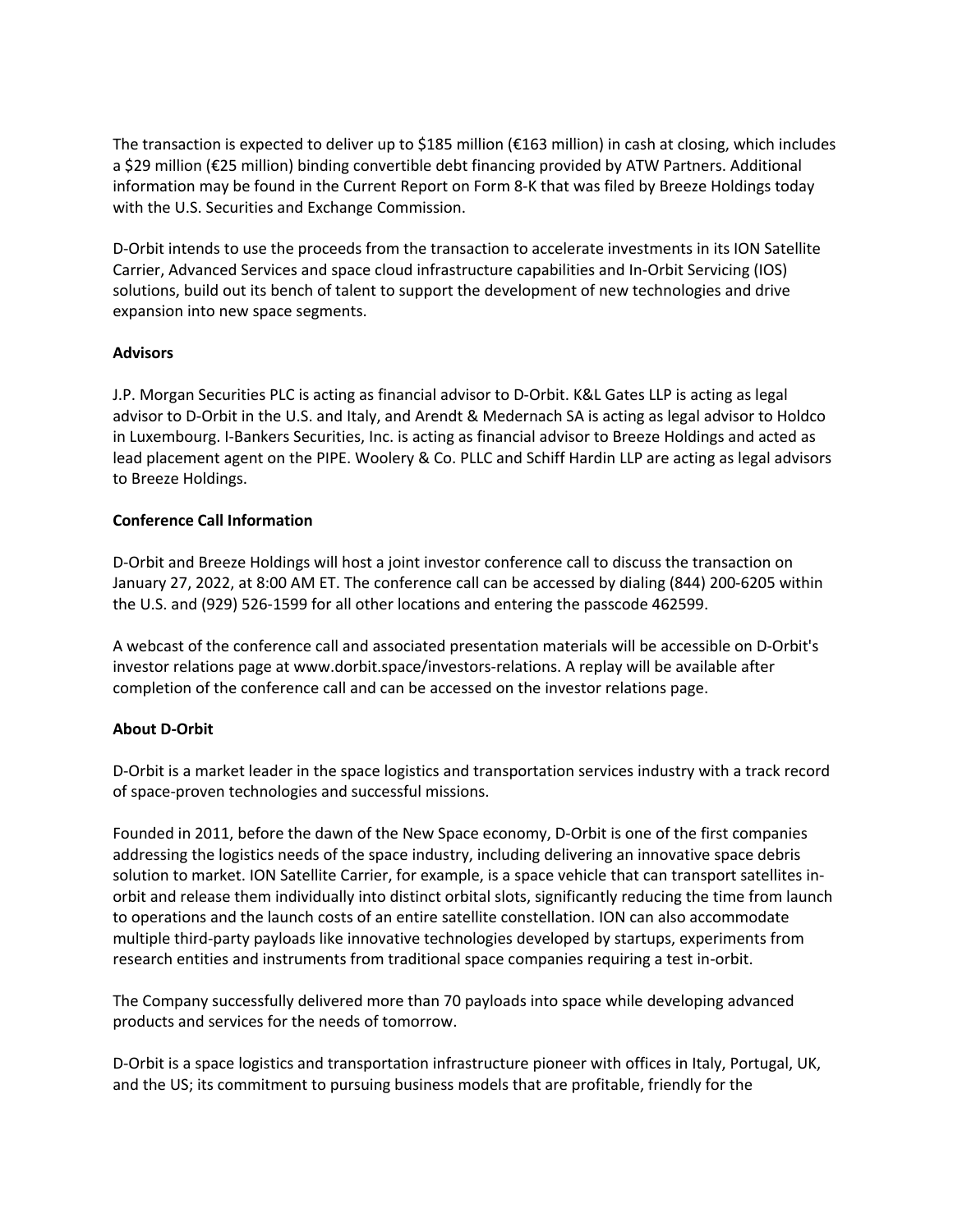environment, and socially beneficial, led to D-Orbit becoming the first certified B-Corp space company in the world.

## **About Breeze Holdings Acquisition Corp.**

Breeze Holdings is a blank check company organized for the purpose of effecting a merger, share exchange, asset acquisition, stock purchase, recapitalization, reorganization, or other similar business combinations with one or more businesses or entities.

## **About The Charles F. Bolden Group**

The Charles F. Bolden Group is a consortium of accomplished leaders and problem solvers with extensive experience leading complex organizations in challenging environments. The organization was founded in 2017 by Charles F. Bolden Jr., retired astronaut, Marine Corps Major General and the 12<sup>th</sup> Administrator of NASA (2009 – 2017), to foster leadership for the global advancement of science and security in the areas of Space/Aerospace Exploration; National Security; Science, Technology, Engineering, and Math + Art and Design (STEM+AD) Education, and Health Initiatives.

#### **Additional Information and Where to Find It**

This press release relates to a proposed business combination transaction among Breeze Holdings, D-Orbit and Holdco pursuant to which Holdco will become the parent company of Breeze Holdings and D-Orbit upon the closing of the transactions. In connection with the proposed transaction, Holdco intends to file with the Securities and Exchange Commission (the "SEC") a registration statement on Form F-4 that will include a proxy statement of Breeze Holdings and that also will constitute a prospectus of Holdco with respect to the ordinary shares of Holdco to be issued in the proposed transaction (the "proxy statement/prospectus"). The definitive proxy statement/prospectus (if and when available) will be delivered to Breeze Holdings' and D-Orbit's stockholders. Each of Holdco and Breeze Holdings may also file other relevant documents regarding the proposed transaction with the SEC. BEFORE MAKING ANY VOTING OR INVESTMENT DECISION, INVESTORS AND SECURITY HOLDERS OF BREEZE HOLDINGS AND D-ORBIT ARE URGED TO READ THE REGISTRATION STATEMENT, PROXY STATEMENT/PROSPECTUS AND ALL OTHER RELEVANT DOCUMENTS THAT ARE FILED WITH THE SEC IN CONNECTION WITH THE PROPOSED TRANSACTION, INCLUDING ANY AMENDMENTS OR SUPPLEMENTS TO THESE DOCUMENTS, CAREFULLY AND IN THEIR ENTIRETY BECAUSE THEY WILL CONTAIN IMPORTANT INFORMATION ABOUT THE PROPOSED TRANSACTION.

Investors and security holders may obtain free copies of the proxy statement/prospectus (if and when available) and other documents that are filed or will be filed with the SEC by Breeze Holdings or Holdco through the website maintained by the SEC at www.sec.gov. Copies of the documents filed with the SEC by Breeze Holdings or Holdco will be available free of charge at Breeze Holdings Acquisition Corp., 955 W. John Carpenter Fwy., Suite 100-929, Irving, TX 75039, attention: J. Douglas Ramsey.

#### **Participants in the Solicitation**

Breeze Holdings and its directors and executive officers are participants in the solicitation of proxies from the stockholders of Breeze Holdings in respect of the proposed transaction. Information about Breeze Holdings' directors and executive officers and their ownership of Breeze Holdings common stock is set forth in Breeze Holdings' Annual Report on Form 10-K for the year ended December 31, 2020 filed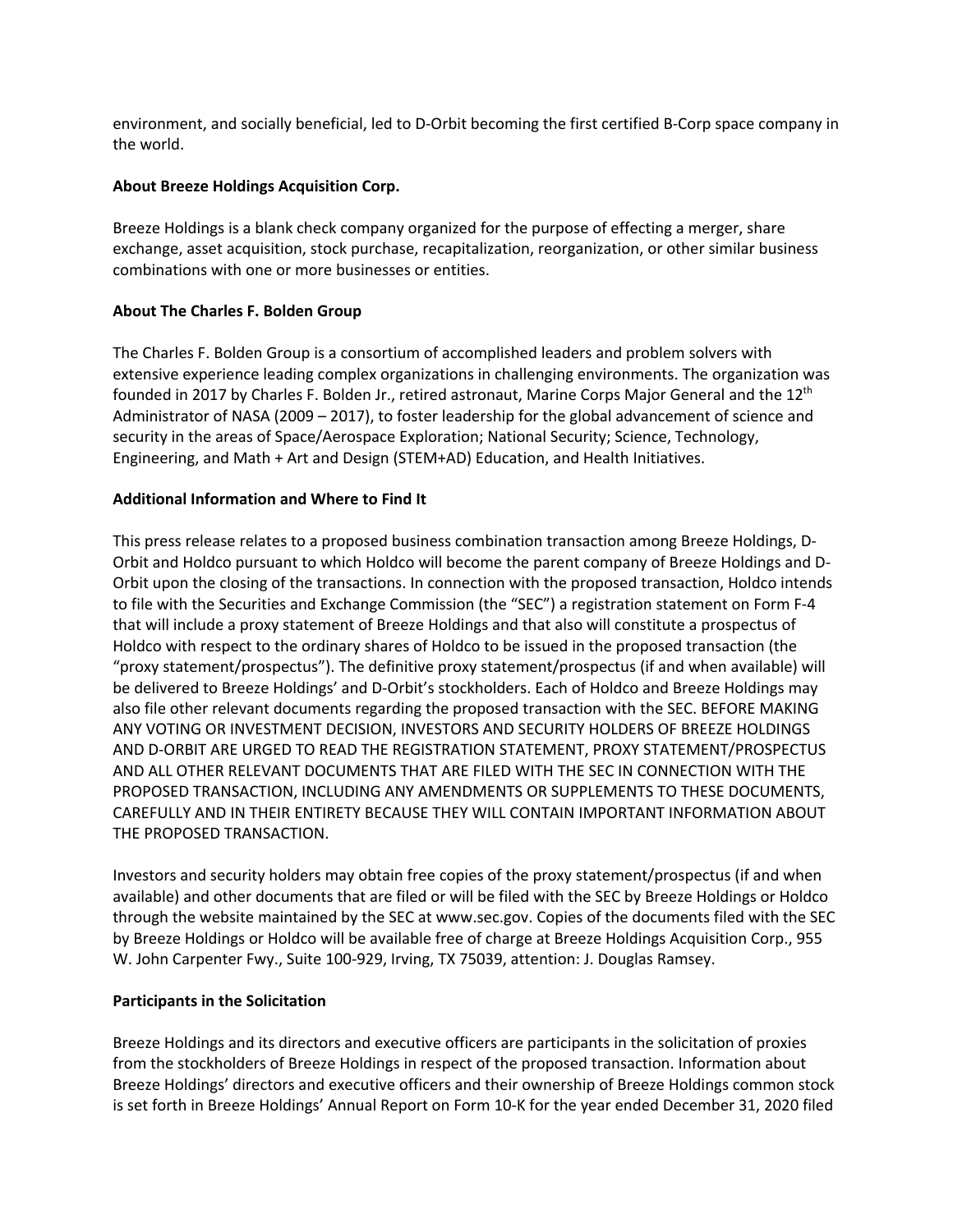with the SEC on March 31, 2021. Other information regarding the participants in the proxy solicitation and a description of their direct and indirect interests, by security holdings or otherwise, will be contained in the proxy statement/prospectus and other relevant materials to be filed with the SEC in respect of the proposed transaction when they become available. You may obtain free copies of these documents as described in the preceding paragraph.

#### **Cautionary Note Regarding Forward-Looking Statements**

This press release contains forward-looking statements, including, among other things, statements regarding the anticipated benefits of the proposed transaction and the combined company becoming a publicly listed company, the anticipated impact of the proposed transaction on the combined companies' business and future financial and operating results, the anticipated timing of closing of the proposed transaction, the anticipated growth of the space economy, the success and customer acceptance of D-Orbit's product and service offerings, and other aspects of D-Orbit's operations or operating results. Words such as "may," "should," "will," "believe," "expect," "anticipate," "target," "project," and similar phrases that denote future expectations or intent regarding the combined company's financial results, operations, and other matters are intended to identify forward-looking statements. You should not rely upon forward-looking statements as predictions of future events. The outcome of the events described in these forward-looking statements is subject to known and unknown risks, uncertainties, and other factors that may cause future events to differ materially from the forward-looking statements in this press release, including but not limited to: (i) the ability to complete the proposed transaction within the time frame anticipated or at all; (ii) the failure to realize the anticipated benefits of the proposed transaction or those benefits taking longer than anticipated to be realized; (iii) the risk that the transaction may not be completed in a timely manner or at all, which may adversely affect the price of Breeze Holdings' securities; (iv) the risk that the transaction may not be completed by Breeze Holdings' business combination deadline and the potential failure to obtain further extensions of the business combination deadline if sought by Breeze Holdings; (v) the failure to satisfy the conditions to the consummation of the transaction, including the adoption of the business combination agreement by the stockholders of Breeze Holdings, the consummation of the exchange by the D-Orbit stockholders, the satisfaction of the minimum cash amount following redemptions by the public stockholders of Breeze Holdings and the receipt of any governmental and regulatory approvals; (vi) the lack of a third party valuation in determining whether or not to pursue the proposed transaction; (vii) the occurrence of any event, change or other circumstance that could give rise to the termination of the business combination agreement; (viii) the impact of COVID-19 on D-Orbit's business and/or the ability of the parties to complete the proposed transaction; (ix) the effect of the announcement or pendency of the transaction on D-Orbit's business relationships, performance, and business generally; (x) risks that the proposed transaction disrupts current plans and operations of D-Orbit and potential difficulties in D-Orbit employee retention as a result of the proposed transaction; (xi) the outcome of any legal proceedings that may be instituted against D-Orbit or Breeze Holdings related to the business combination agreement or the proposed transaction; (xii) the ability to obtain and maintain the listing of Holdco's securities and the ability to maintain Breeze Holdings' securities, in each case on the NASDAQ Stock Market; (xiii) potential volatility in the price of Breeze Holdings' and Holdco's securities due to a variety of factors, including changes in the competitive and highly regulated industries in which D-Orbit operates, variations in performance across competitors, changes in laws and regulations affecting D-Orbit's business and changes in the combined company's capital structure; (xiv) the ability to implement business plans, identify and realize additional opportunities and achieve forecasts and other expectations after the completion of the proposed transaction; (xv) the risk of downturns and the possibility of rapid change in the highly competitive industry in which D-Orbit operates; (xvi) the inability